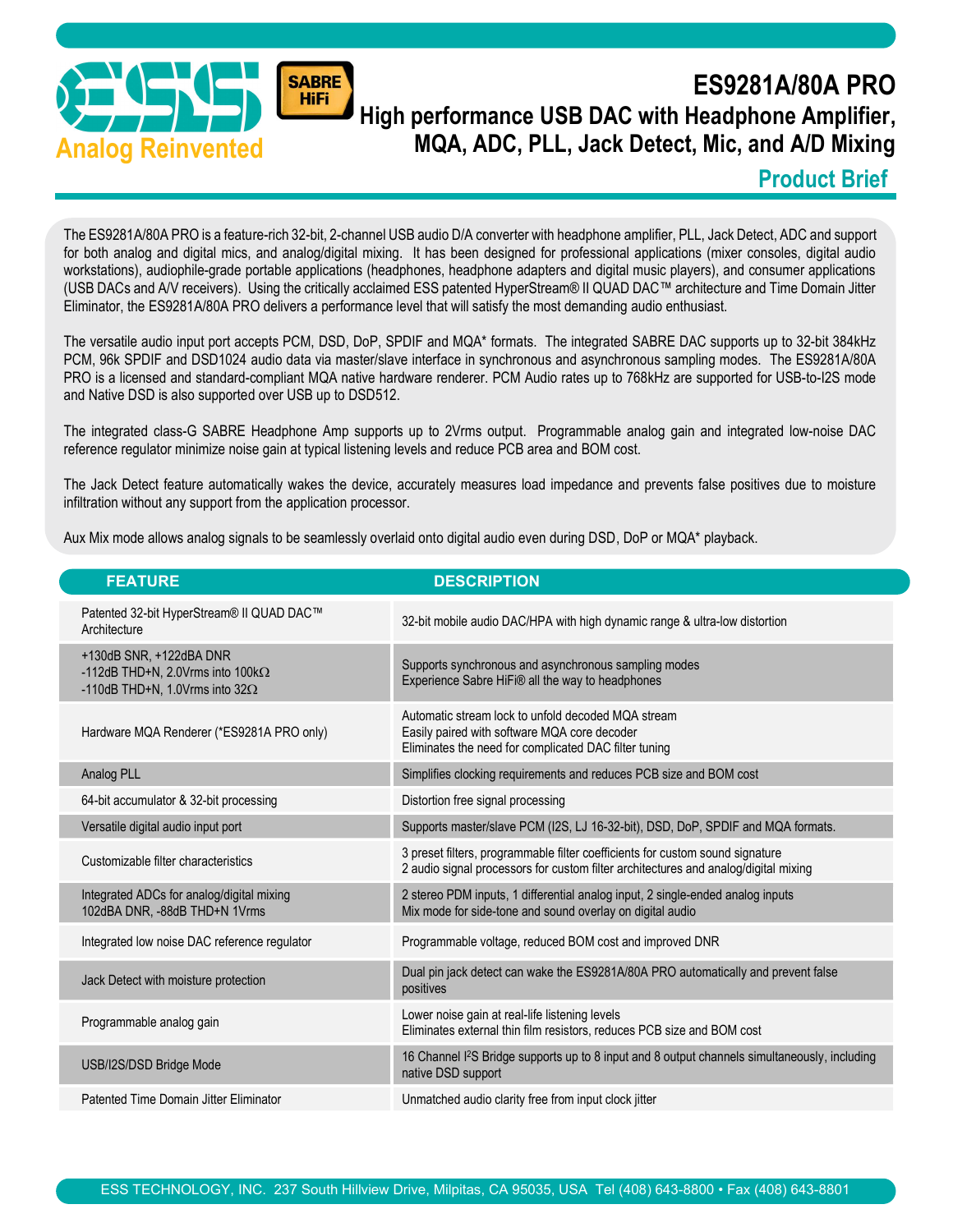### ES9281A/80A PRO Product Brief



#### APPLICATIONS

- USB headphones, USB headphone adapters, Digital music players, Portable multimedia players
- Professional digital audio workstations and mixer consoles
- Consumer and Audiophile USB DAC headphone amplifiers and A/V receivers

# Typical Application



Figure 1. Typical Application Diagram

Note: Please see **Error! Reference source not found.** for more complete schematic.